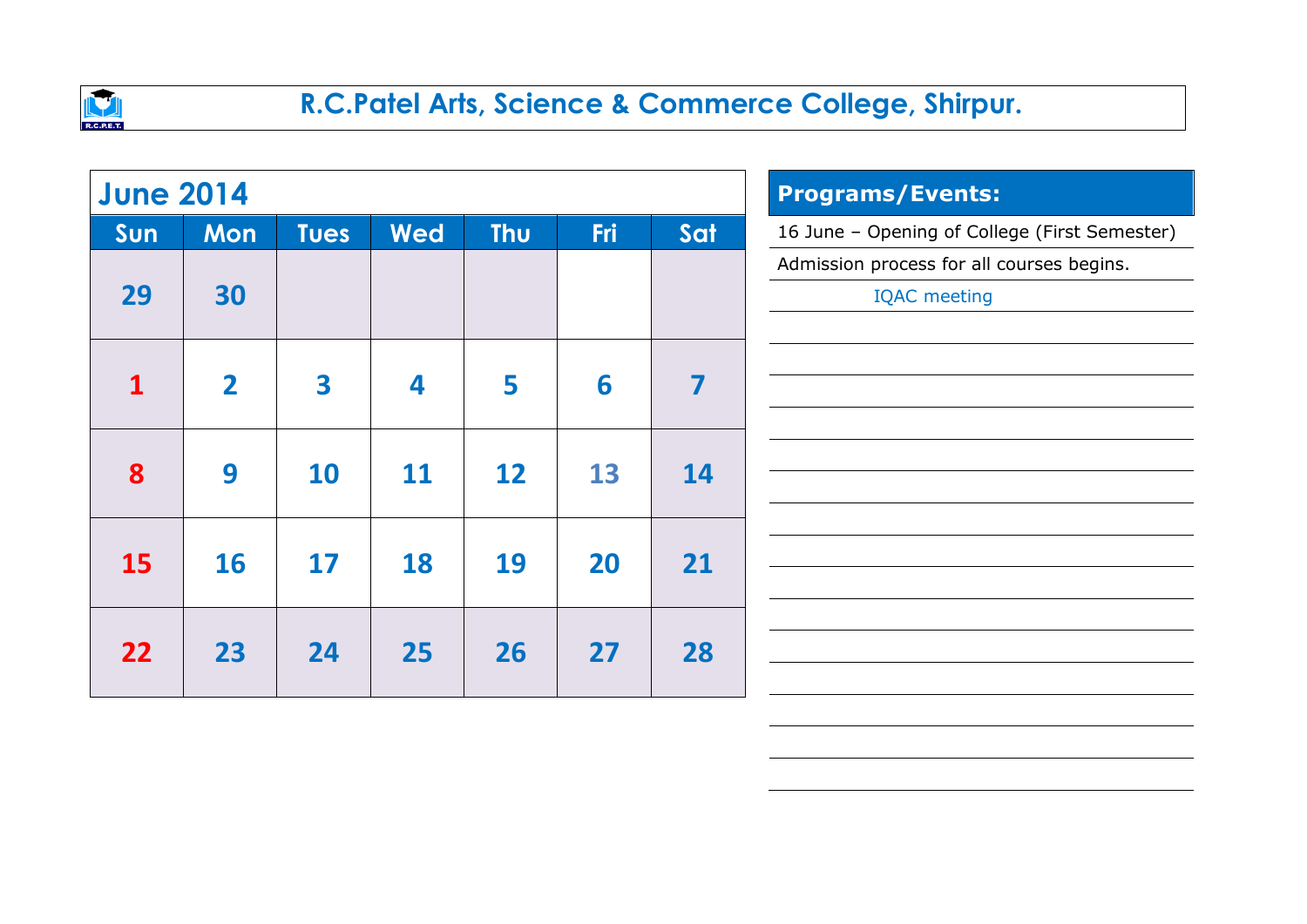

| <b>July 2014</b> |            |              |                         | <b>Programs/Events:</b> |            |     |                                            |
|------------------|------------|--------------|-------------------------|-------------------------|------------|-----|--------------------------------------------|
| Sun              | <b>Mon</b> | <b>Tues</b>  | <b>Wed</b>              | <b>Thu</b>              | <b>Fri</b> | Sat | 23 July: Plantation on Forest day - Botany |
|                  |            | $\mathbf{1}$ | $\overline{\mathbf{2}}$ | 3                       | 4          | 5   | IQAC meeting                               |
| 6                | 7          | 8            | 9                       | <b>10</b>               | <b>11</b>  | 12  |                                            |
| 13               | 14         | <b>15</b>    | <b>16</b>               | 17                      | <b>18</b>  | 19  |                                            |
| <b>20</b>        | 21         | 22           | 23                      | 24                      | 25         | 26  |                                            |
| 27               | 28         | 29           | 30                      | 31                      |            |     |                                            |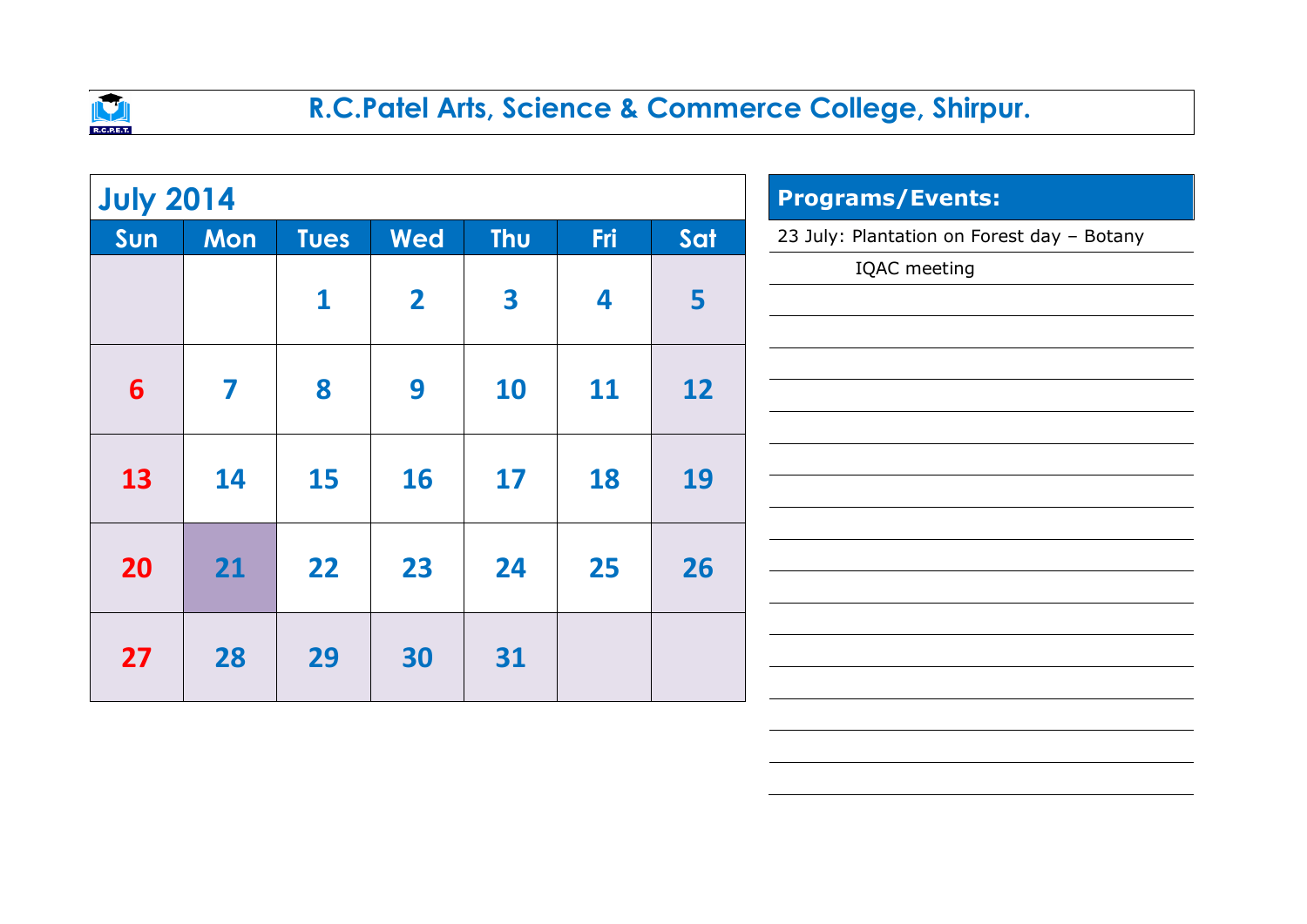

|           | <b>August 2014</b> |             |            | <b>Programs/Events:</b> |     |                 |                                                  |
|-----------|--------------------|-------------|------------|-------------------------|-----|-----------------|--------------------------------------------------|
| Sun       | <b>Mon</b>         | <b>Tues</b> | <b>Wed</b> | <b>Thu</b>              | Fri | Sat             | 1 August: Inauguration of Orbit club - Chemistry |
|           |                    |             |            |                         |     |                 | 5 August: Softech club formation- Comp. Mgt.     |
| 31        |                    |             |            |                         |     |                 | 10 August: Botany Quiz                           |
|           |                    |             |            |                         |     |                 | 12 Aug.: Welcome for M.Sc. student - Computer    |
|           |                    |             |            |                         |     |                 | 15 August: Independence Day                      |
| 3         | 4                  | 5           | 6          |                         | 8   | 9               | 16 August: Chemistry ability test - Chemistry    |
|           |                    |             |            |                         |     |                 | 17 August: Guest lecture - Botany                |
|           |                    |             |            |                         |     | <b>16</b><br>15 | 24 August: Expert talk on conservation of nature |
| <b>10</b> | <b>11</b>          | 12          | 13         | 14                      |     |                 |                                                  |
|           |                    |             |            |                         |     |                 |                                                  |
| 17        | 18                 | 19          | 20         | 21                      | 22  | 23              |                                                  |
|           |                    |             |            |                         |     |                 |                                                  |
|           |                    |             |            |                         |     |                 |                                                  |
| 24        | 25                 | 26          | 27         | 28                      | 29  | 30              |                                                  |
|           |                    |             |            |                         |     |                 |                                                  |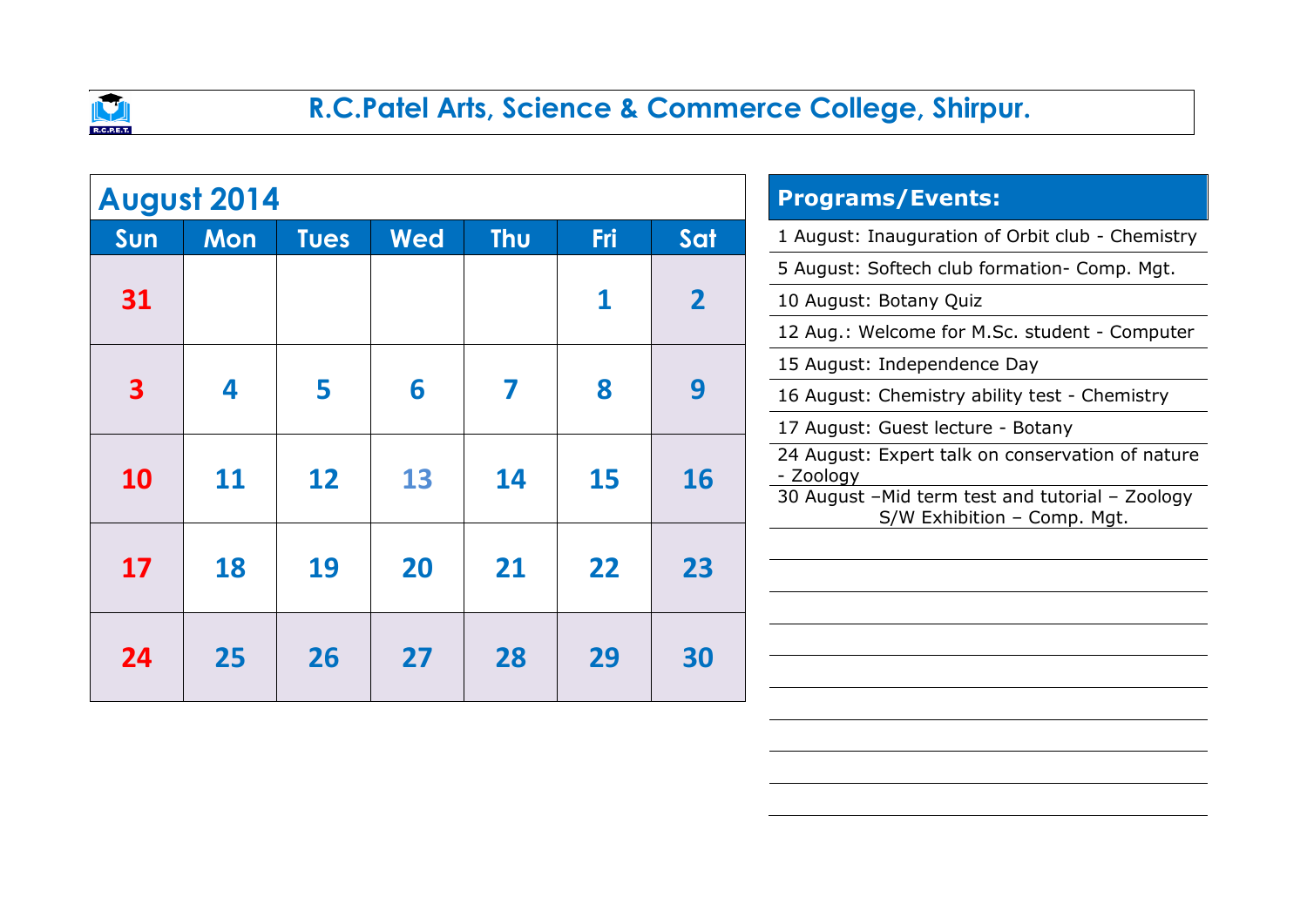

|     | <b>September 2014</b> |                |            | <b>Programs/Events:</b> |            |     |                                                                                                              |
|-----|-----------------------|----------------|------------|-------------------------|------------|-----|--------------------------------------------------------------------------------------------------------------|
| Sun | <b>Mon</b>            | <b>Tues</b>    | <b>Wed</b> | <b>Thu</b>              | <b>Fri</b> | Sat | 5 Sept.: Teacher's day                                                                                       |
|     | 1                     | $\overline{2}$ | 3          | 4                       | 5          | 6   | 14 Sept. : Bird watching program - Zoology<br>Guest lecture - Chemistry<br><b>Invited Seminar - Computer</b> |
|     |                       |                |            |                         |            |     | 15 Sept.: Poster presentation - Comp. Mgt.                                                                   |
| 7   | 8                     | 9              | <b>10</b>  | 11                      | 12         | 13  | 17 -20 Sept.: 4 Day workshop on computer<br>awareness for leady teachers - Computer                          |
|     |                       |                |            |                         |            |     | 19 Sept.: Ganesh chaturthi                                                                                   |
|     |                       |                |            |                         |            |     | 28 Sept.: Internal Test I for PG - Computer                                                                  |
| 14  | 15                    | <b>16</b>      | 17         | 18                      | 19         | 20  | Fourth week- Internal Exam-Theory and<br>practical for all faculty                                           |
|     |                       |                |            |                         |            |     |                                                                                                              |
| 21  | 22                    | 23             | 24         | 25                      | 26         | 27  |                                                                                                              |
|     |                       |                |            |                         |            |     |                                                                                                              |
|     |                       |                |            |                         |            |     |                                                                                                              |
| 28  | 29                    | 30             |            |                         |            |     |                                                                                                              |
|     |                       |                |            |                         |            |     |                                                                                                              |
|     |                       |                |            |                         |            |     |                                                                                                              |
|     |                       |                |            |                         |            |     |                                                                                                              |
|     |                       |                |            |                         |            |     |                                                                                                              |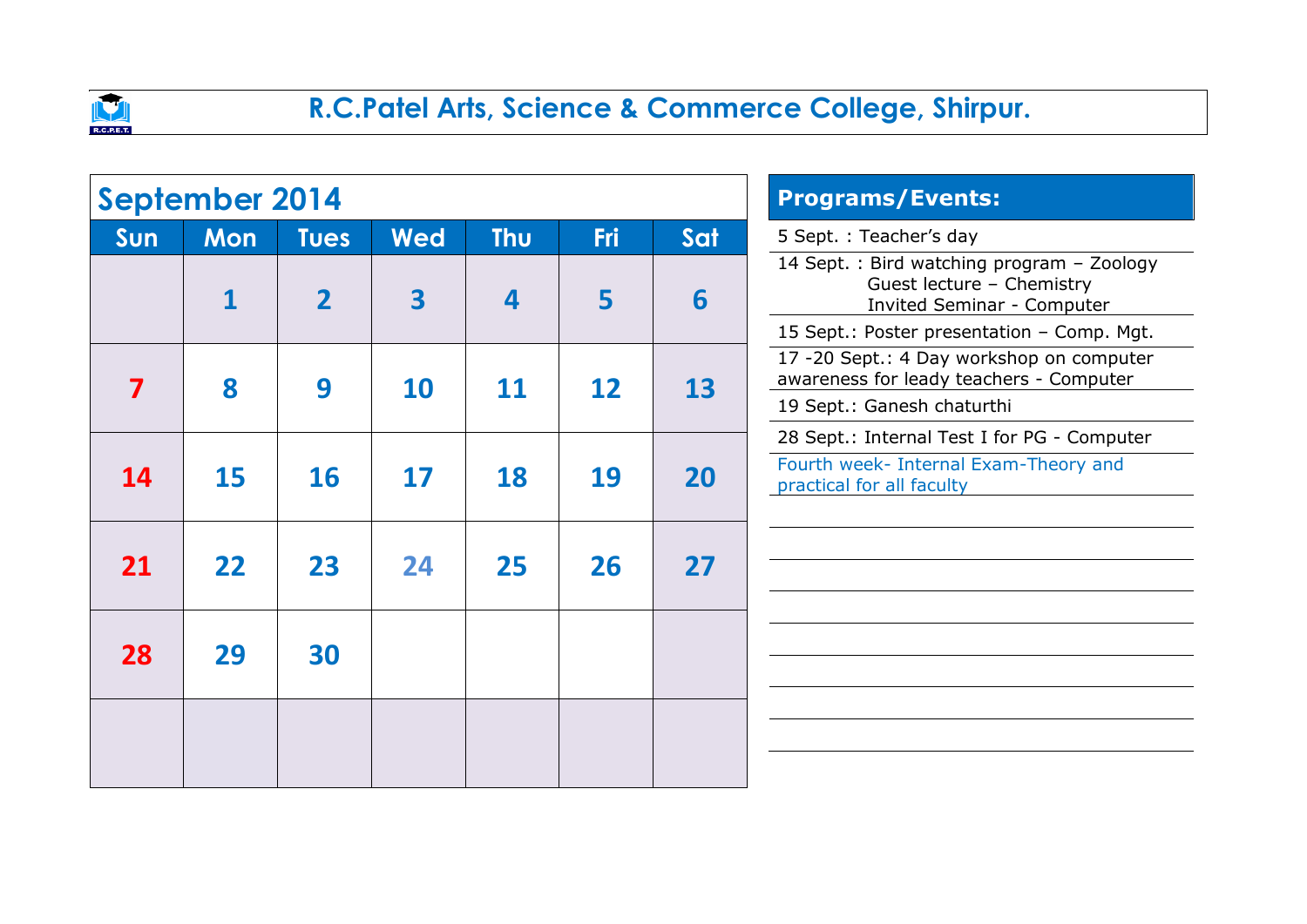

|           | October 2014 |             |            | <b>Programs/Events:</b> |            |                                        |                                                                             |
|-----------|--------------|-------------|------------|-------------------------|------------|----------------------------------------|-----------------------------------------------------------------------------|
| Sun       | <b>Mon</b>   | <b>Tues</b> | <b>Wed</b> | <b>Thu</b>              | <b>Fri</b> | Sat                                    | 2 Oct.: Birth Anniversary of Mahatma Gandhi<br>Poster presentation - Botany |
|           |              |             |            |                         |            | 4 Oct.: Poster presentation - Computer |                                                                             |
|           |              |             |            | $\overline{\mathbf{2}}$ | 3          | $\overline{\mathbf{4}}$                | 5 Oct.: Guest lecture - Comp. Mgt.                                          |
|           |              |             |            |                         |            |                                        | 10 Oct.: Exhibition on snakes                                               |
| 5         | 6            |             | 8          | 9<br><b>10</b>          | <b>11</b>  | 19 Oct.: Seminar on topic - Botany     |                                                                             |
|           |              |             |            |                         |            |                                        | 20 Oct.: Carrier Guidance - Comp. Mgt.                                      |
|           |              |             |            |                         |            | 18                                     | 23 Oct.: Avogadro's Day                                                     |
| <b>12</b> | 13           | 14          | <b>15</b>  | <b>16</b>               | 17         |                                        | 24 Oct.: Dasara                                                             |
|           |              |             |            |                         |            |                                        | 25 Oct.; Odd Semester Internal Exam. -                                      |
|           |              |             |            |                         |            |                                        | Comp. Mgt.<br>Internal Test II for PG - Computer                            |
| 19        | 20           | 21          | 22         | 23                      | 24         | 25                                     | 26 Oct.: Internal Test for UG - Computer                                    |
|           |              |             |            |                         |            |                                        | 31 Oct.: End of first semester                                              |
| 26        | 27           | 28          | 29         | 30                      | 31         |                                        | Semester I Theory and Practical Examination<br>(University)                 |
|           |              |             |            |                         |            |                                        |                                                                             |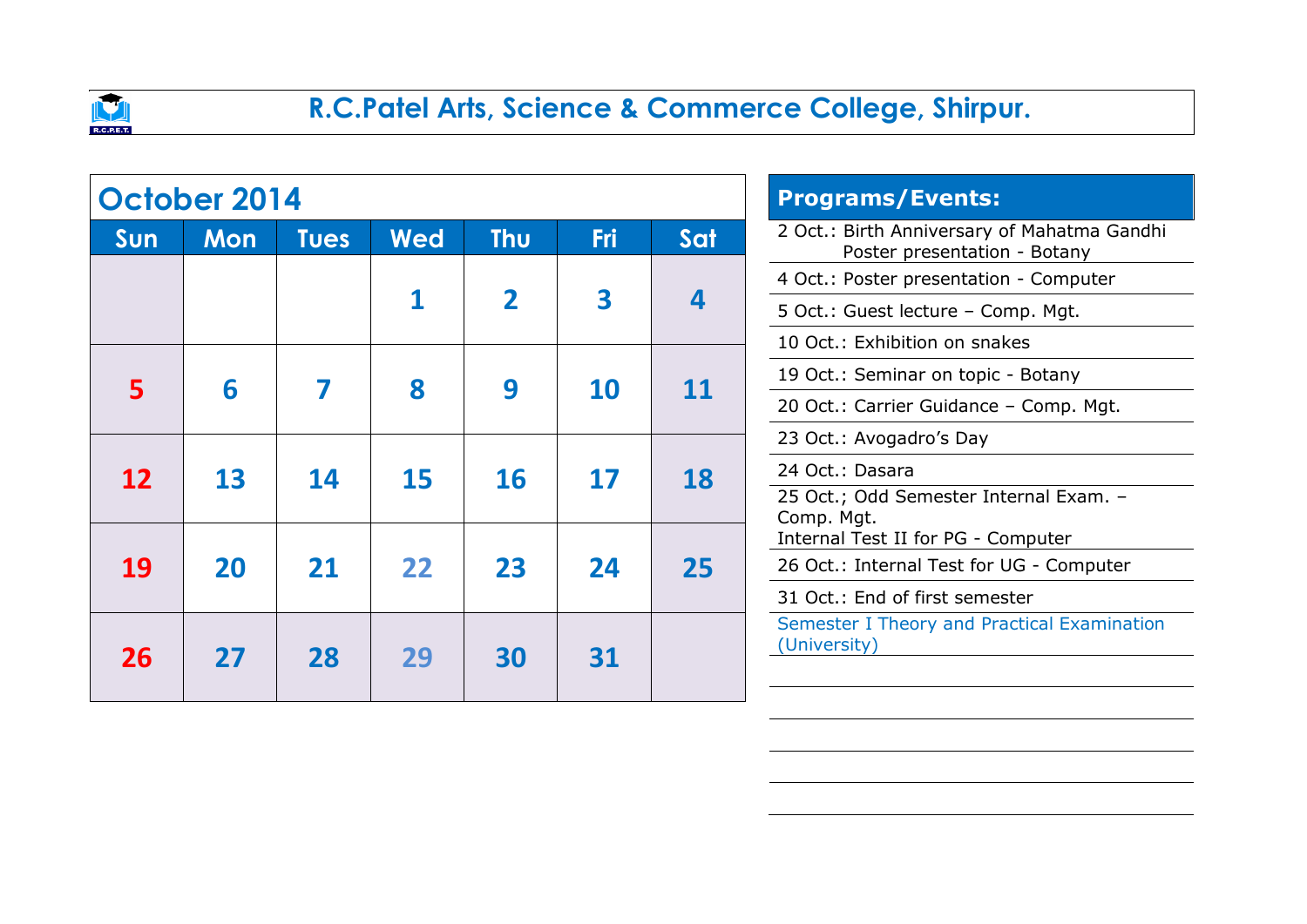

|                | <b>November 2014</b>    |             |            | <b>Programs/Events:</b> |     |              |                                            |
|----------------|-------------------------|-------------|------------|-------------------------|-----|--------------|--------------------------------------------|
| Sun            | <b>Mon</b>              | <b>Tues</b> | <b>Wed</b> | <b>Thu</b>              | Fri | Sat          | 1 Nov. to 25 Nov. : Winter vacation        |
|                |                         |             |            |                         |     |              | 26 Nov.: Opening of second semester        |
| 30             |                         |             |            |                         |     | $\mathbf{1}$ | Central Assessment Program-UG              |
|                |                         |             |            |                         |     |              | Sem I Theory and Practical Examination -PG |
|                |                         |             |            |                         |     |              | <b>IQAC Meeting</b>                        |
| $\overline{2}$ | $\overline{\mathbf{3}}$ | 4           | 5          | 6                       | 7   | 8            |                                            |
|                |                         |             |            |                         |     |              |                                            |
|                |                         |             |            |                         |     |              |                                            |
| 9              | <b>10</b>               | <b>11</b>   | 12         | 13                      | 14  | <b>15</b>    |                                            |
|                |                         |             |            |                         |     |              |                                            |
| <b>16</b>      | 17                      | <b>18</b>   | 19         | <b>20</b>               | 21  | 22           |                                            |
|                |                         |             |            |                         |     |              |                                            |
|                |                         |             |            |                         |     |              |                                            |
| 23             | 24                      | 25          | 26         | 27                      | 28  | 29           |                                            |
|                |                         |             |            |                         |     |              |                                            |
|                |                         |             |            |                         |     |              |                                            |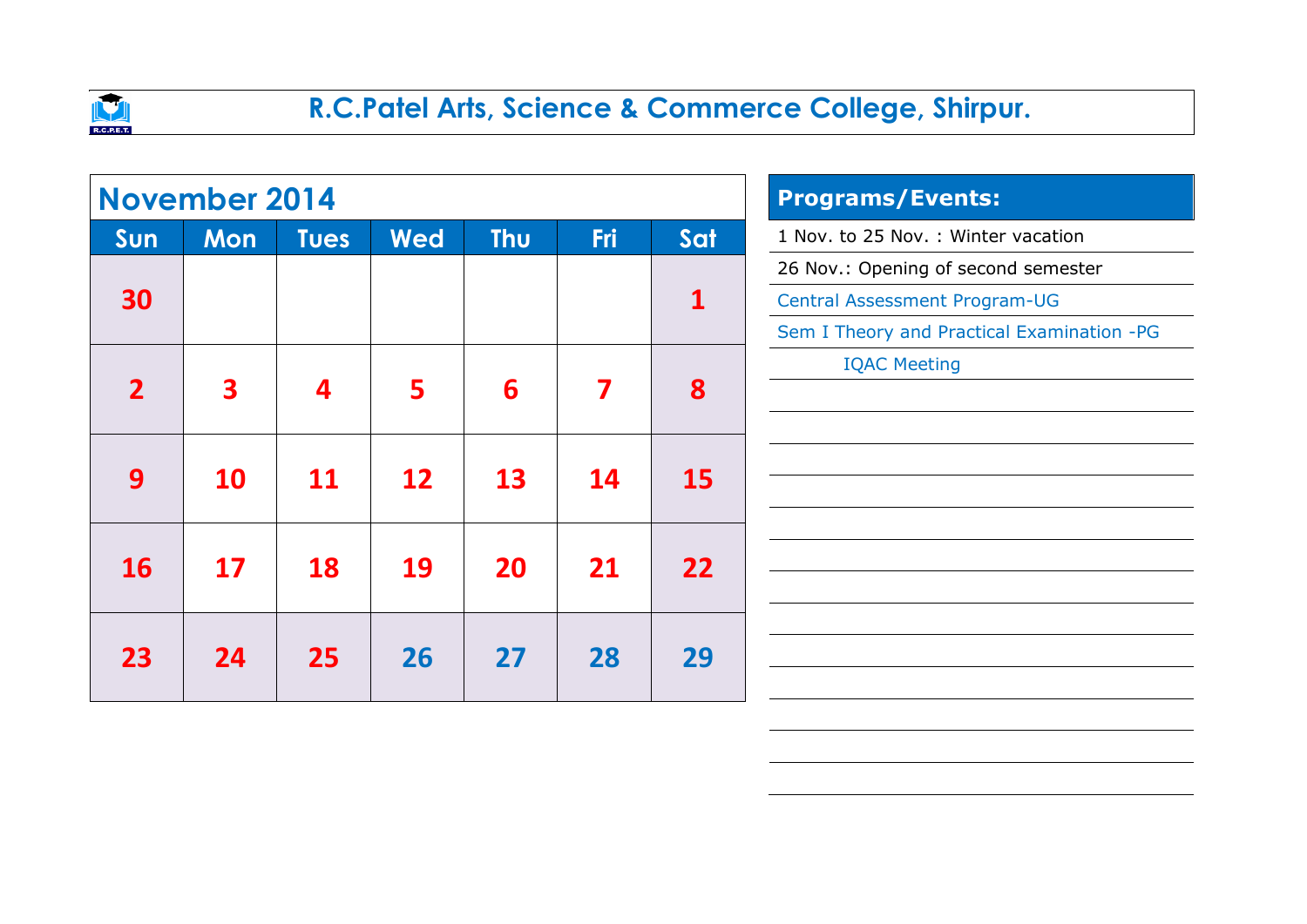

|           | <b>December 2014</b> |                |                         | <b>Programs/Events:</b> |            |     |                                                         |
|-----------|----------------------|----------------|-------------------------|-------------------------|------------|-----|---------------------------------------------------------|
| Sun       | <b>Mon</b>           | <b>Tues</b>    | <b>Wed</b>              | <b>Thu</b>              | <b>Fri</b> | Sat | 2 Dec.: Invited Seminar - Computer                      |
|           |                      |                |                         |                         |            |     | 14 Dec.: Educational Tour - Zoology                     |
|           | 1                    | $\overline{2}$ | $\overline{\mathbf{3}}$ | 4                       | 5          | 6   | 15 Dec.: Industrial tour(F.Y.B.Sc.) - Botany            |
|           |                      |                |                         |                         |            |     | 22-23 Dec.: Workshop on NET/SET Guidance -<br>Chemistry |
| 7         | 8                    | 9              | <b>10</b>               | 11                      | 12         | 13  | 25 Dec.: Christmas                                      |
|           |                      |                |                         |                         |            |     | 27 Dec.: Visit to pathology lab - Zoology               |
|           |                      |                |                         |                         |            |     | Central Assessment Program - PG                         |
| <b>14</b> | <b>15</b>            | <b>16</b>      | 17                      | 18                      | 19         | 20  |                                                         |
|           |                      |                |                         |                         |            |     |                                                         |
|           |                      |                |                         |                         |            |     |                                                         |
| 21        | 22                   | 23             | 24                      | 25                      | 26         | 27  |                                                         |
|           |                      |                |                         |                         |            |     |                                                         |
|           |                      |                |                         |                         |            |     |                                                         |
| 28        | 29                   | 30             | 31                      |                         |            |     |                                                         |
|           |                      |                |                         |                         |            |     |                                                         |
|           |                      |                |                         |                         |            |     |                                                         |
|           |                      |                |                         |                         |            |     |                                                         |
|           |                      |                |                         |                         |            |     |                                                         |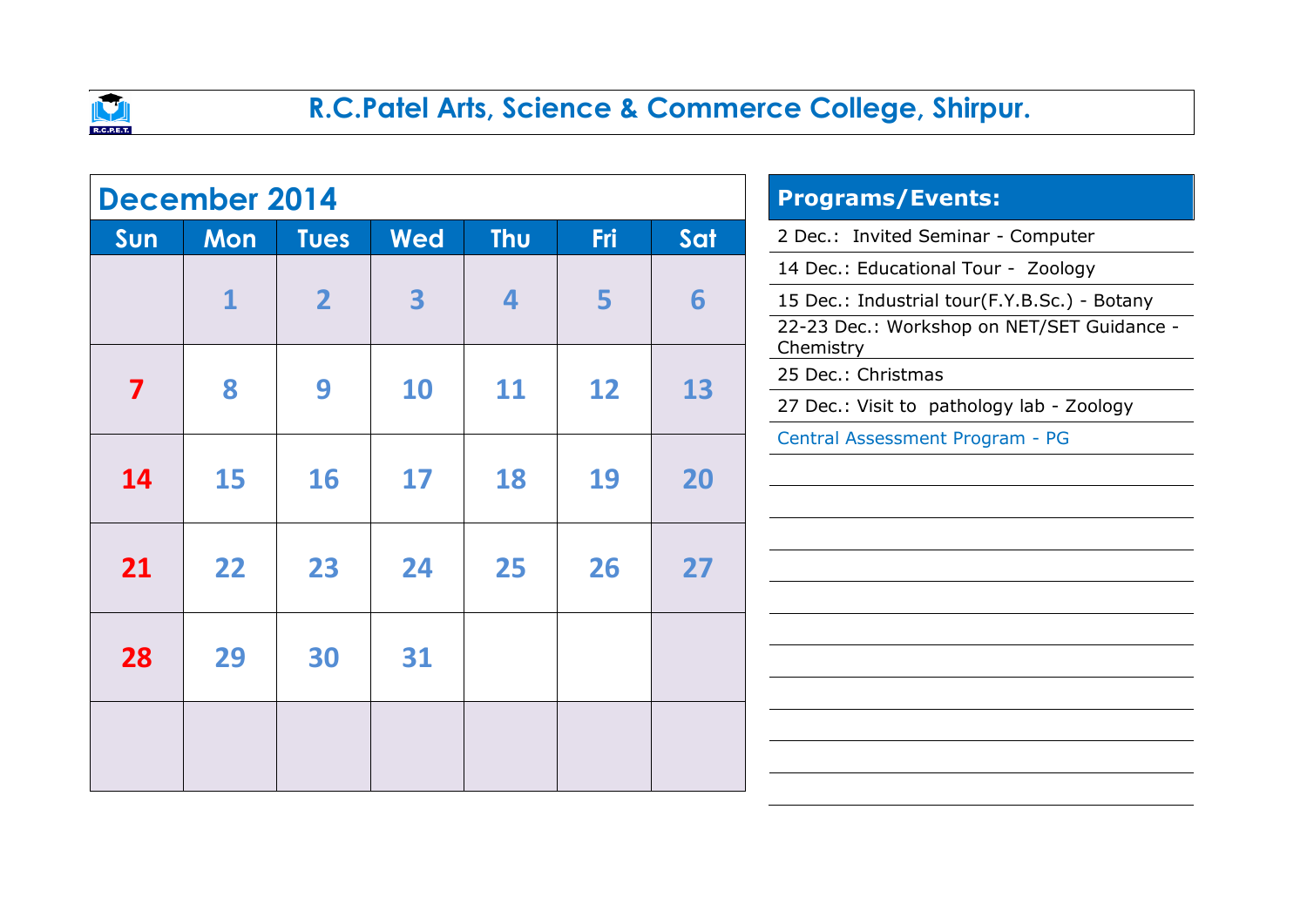

|           | <b>January 2015</b> |             |            | <b>Programs/Events:</b> |                                                                  |                         |                                                           |
|-----------|---------------------|-------------|------------|-------------------------|------------------------------------------------------------------|-------------------------|-----------------------------------------------------------|
| Sun       | <b>Mon</b>          | <b>Tues</b> | <b>Wed</b> | <b>Thu</b>              | <b>Fri</b>                                                       | Sat                     | 5 Jan.: C/C++ Programming contest -<br>Comp. mgt.         |
|           |                     |             |            |                         |                                                                  |                         | 6 Jan.: CAT for T.Y.B.Sc. - Chemistry                     |
|           |                     |             |            | 1                       | $\overline{\mathbf{2}}$                                          | $\overline{\mathbf{3}}$ | 7 Jan.: Yoga classes - Zoology                            |
|           |                     |             |            |                         |                                                                  |                         | 8 Jan.: Educational tour - Botany                         |
|           |                     |             |            |                         |                                                                  |                         | 11Jan.: Software Exhibition - Computer                    |
| 4         | 5                   | 6           |            | 8                       | 9                                                                | <b>10</b>               | 12 Jan.: Poster presentation and Youth Day -<br>Chemistry |
|           |                     |             |            |                         | 20 Jan.: Chemistry Quiz Contest<br>Industrial visit - Comp. Mgt. |                         |                                                           |
| 11        | 12                  | 13          | 14         | 15                      | 16                                                               | 17                      | 25 Jan.: Workshop on recent technology -<br>Comp. Mgt.    |
|           |                     |             |            |                         |                                                                  |                         | 26 Jan.: Republic Day                                     |
| <b>18</b> | 19                  | 20          | 21         | 22                      | 23                                                               | 24                      | 28 Jan.: Internal Test I For UG - Computer                |
|           |                     |             |            |                         |                                                                  |                         | 30 Jan.: Project Guide & Synopsis - Comp.<br>Mgt          |
|           |                     |             |            |                         |                                                                  |                         |                                                           |
| 25        | 26                  | 27          | 28         | 29                      | 30                                                               | 31                      |                                                           |
|           |                     |             |            |                         |                                                                  |                         |                                                           |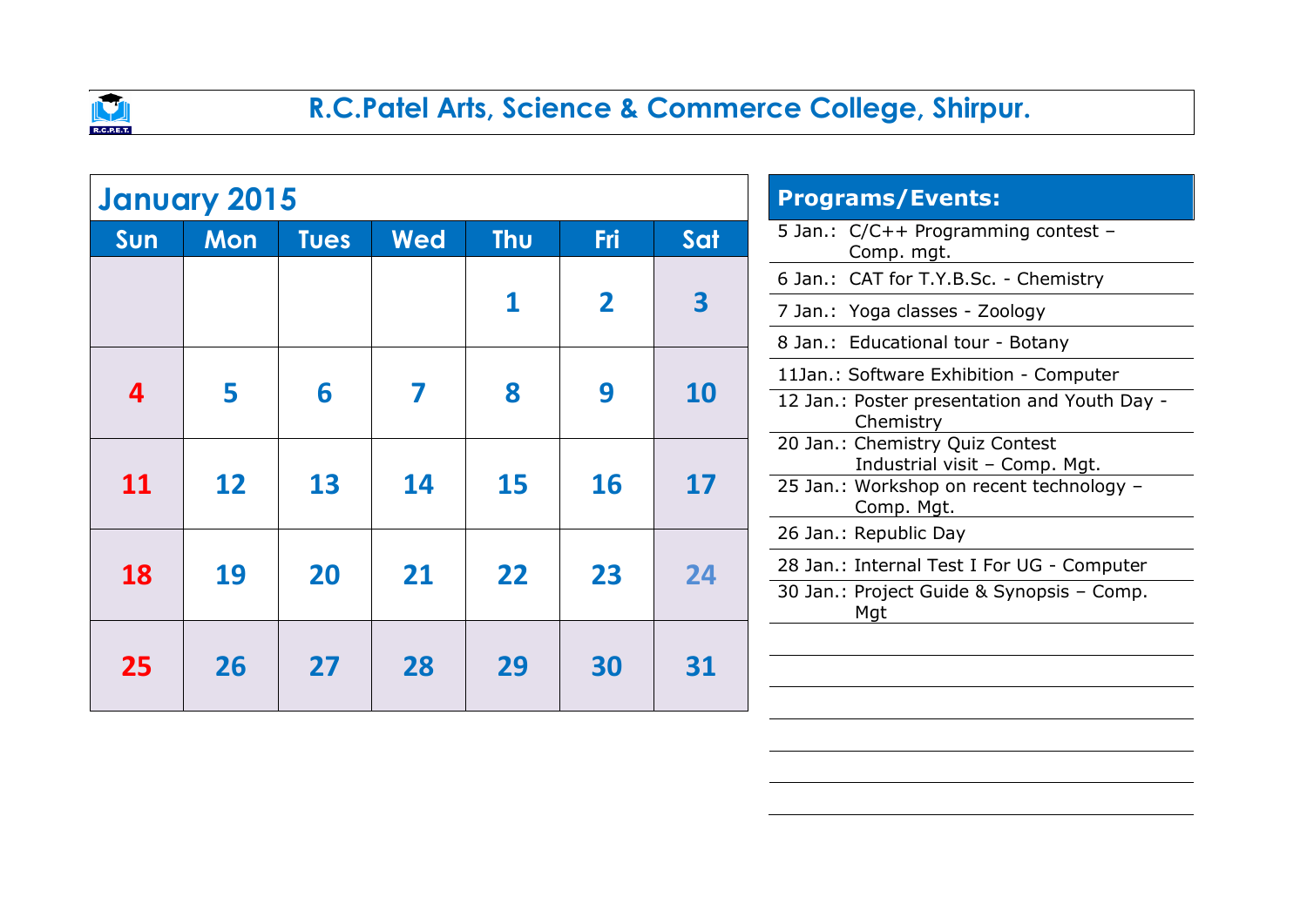

|     | <b>February 2015</b> |             |            | <b>Programs/Events:</b> |                                                  |                 |                                                                        |
|-----|----------------------|-------------|------------|-------------------------|--------------------------------------------------|-----------------|------------------------------------------------------------------------|
| Sun | <b>Mon</b>           | <b>Tues</b> | <b>Wed</b> | <b>Thu</b>              | <b>Fri</b>                                       | Sat             | 5 Feb.: Invited talk by expert - Comp. Mgt.                            |
|     |                      |             |            |                         |                                                  |                 | 8 Feb.: Software Exhibition - Computer                                 |
|     | $\mathbf 2$          | 3           | 4          | 5                       | 6                                                |                 | 10 Feb.: Industrial visit - Chemistry                                  |
|     |                      |             |            |                         |                                                  |                 | 11Feb.: Internal Exam. For UG - Computer                               |
|     |                      |             |            |                         |                                                  | 13<br><b>14</b> | 15 Feb.: Mid term test & tutorial - Zoology                            |
| 8   | 9                    | <b>10</b>   | 11         | 12                      |                                                  |                 | 18 to 20 Feb.: Group discussion and seminar -<br>Comp. mgt.            |
|     |                      |             |            |                         | 25 Feb.: Even Sem. Internal Exam - Comp.<br>Mgt. |                 |                                                                        |
| 15  | <b>16</b>            | 17          | 18         | 19                      | <b>20</b>                                        | 21              | 28 Feb.: Science Day                                                   |
|     |                      |             |            |                         |                                                  |                 | Fourth Week - Internal Theory and Practical<br><b>Examination - UG</b> |
|     |                      |             |            |                         |                                                  |                 |                                                                        |
| 22  | 23                   | 24          | 25         | 26                      | 27                                               | 28              |                                                                        |
|     |                      |             |            |                         |                                                  |                 |                                                                        |
|     |                      |             |            |                         |                                                  |                 |                                                                        |
|     |                      |             |            |                         |                                                  |                 |                                                                        |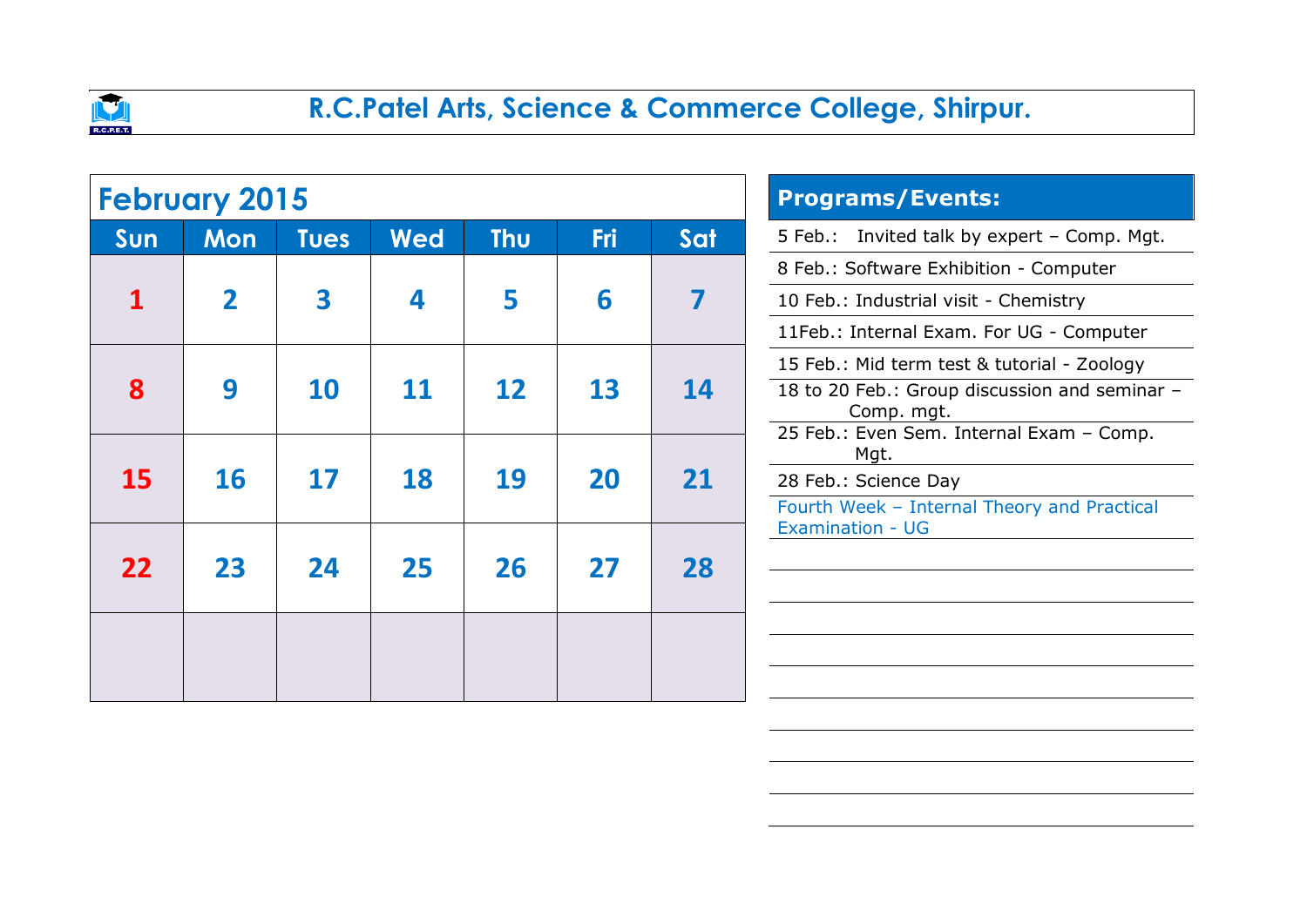

|              | <b>March 2015</b> |             |            | <b>Programs/Events:</b> |            |                         |                                                              |
|--------------|-------------------|-------------|------------|-------------------------|------------|-------------------------|--------------------------------------------------------------|
| Sun          | Mon               | <b>Tues</b> | <b>Wed</b> | <b>Thu</b>              | <b>Fri</b> | Sat                     | 13 March: Internal Test II for PG - Computer                 |
| $\mathbf{1}$ | $\overline{2}$    | 3           | 4          | 5                       | 6          | $\overline{\mathbf{z}}$ | Sem -I Practical and Theory Examination - UG<br>(University) |
| 8            | 9                 | 10          | <b>11</b>  | 12                      | 13         | 14                      |                                                              |
| <b>15</b>    | <b>16</b>         | 17          | <b>18</b>  | 19                      | 20         | 21                      |                                                              |
| 22           | 23                | 24          | 25         | 26                      | 27         | 28                      |                                                              |
| 29           | 30                | 31          |            |                         |            |                         |                                                              |
|              |                   |             |            |                         |            |                         |                                                              |